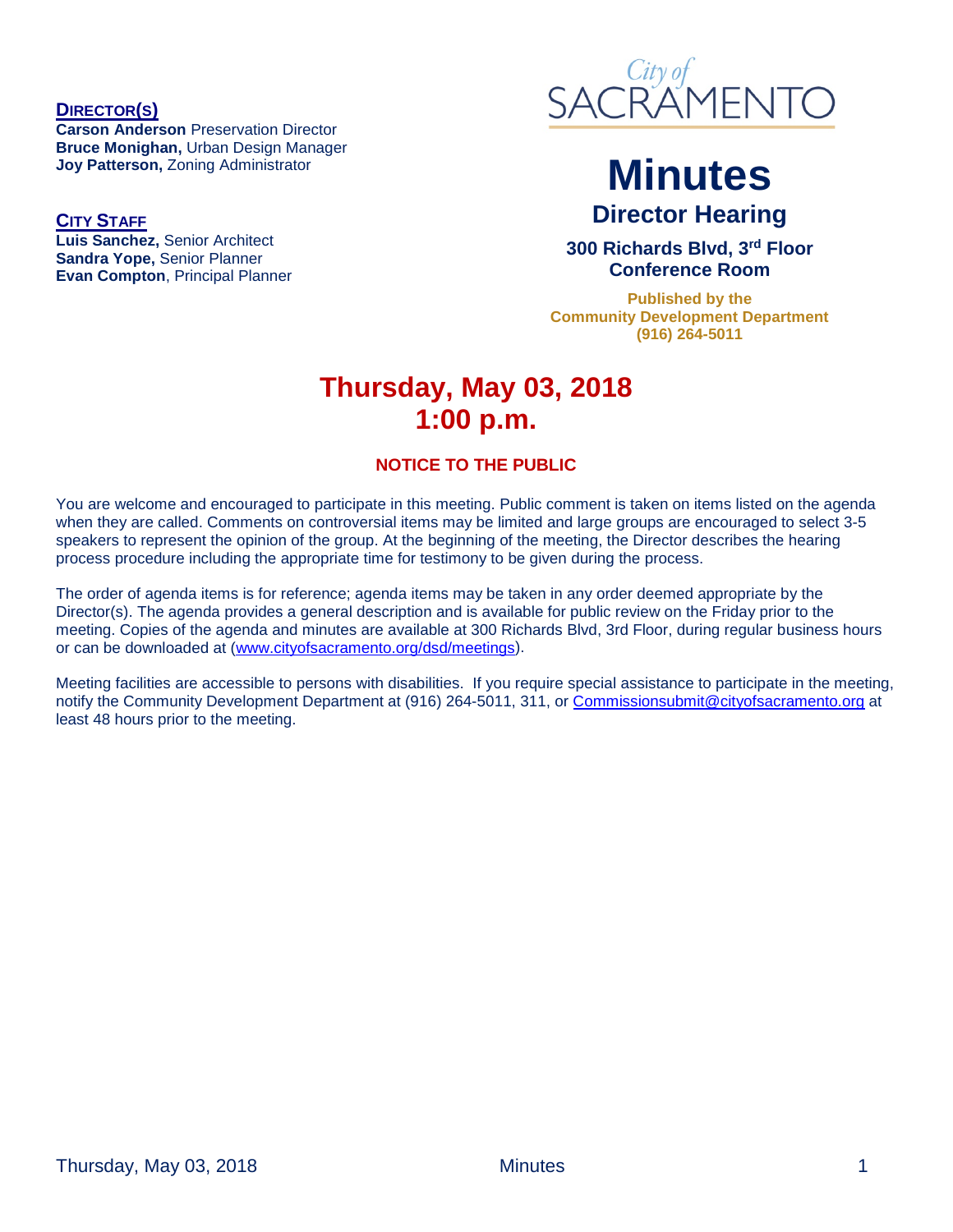## **MINUTES**

## **Thursday, May 03, 2018**

## **1:00 p.m.**

#### *300 Richards Blvd, 3rd Floor Conference Room*

#### **Public Hearings**

Please turn off all cellular phones and pagers in the hearing room

**1. PB17-059 New Duplex on Tomato Alley & Landmark Façade Rehab (Noticed on 04-20-18)**

**Location:** 2620 T Street, 010-0115-008-0000, District 4 **Entitlements: Item A:** Environmental Exemption (Per CEQA 15303-New Construction or Conversion); **Item B:** Preservation Site Plan & Design Review for a new Duplex behind Historic Landmark in R-3A Zone, within the Newton Booth Historic District; **Item C:** Preservation Site Plan & Design Review for façade renovations on a historic landmark structure.

**Contact:** Robert W. Williams, Associate Planner, 916-808-7686

**Action of the Preservation Director: Project approved subject to condtions and based on findings of fact**

#### **2. .Z17-163 Tree House Cultivation (Noticed on 04-20-18)**

**Location:** Northeast corner of Claire Avenue and Dry Creek Road, 215-0250-015- 0000, District 2

**Entitlements: Item A:** Environmental Exemption (Per CEQA 15061(b)(3); **Item B:** Conditional Use Permit to establish and operate a cannabis production facility for cultivation of cannabis in the Light Industrial (M-1-S) zone; **Item C:** Tentative Parcel Map to subdivide a 7.21-acre parcel into 2 parcels; **Item D:** Site Plan and Design Review for the layout of the proposed parcels, construction of a new 28,400-sq.ft. warehouse and related site improvements, and deviation to the requirement to construct a solid wall along the north and eastern property lines of the project site **Contact:** Robby Thacker, Assistant Planner, 916-808-5584

#### **Continued to May 31, 2017**

#### **3. Z17-231 Powerhouse Alley Lofts (Noticed on 04-20-18)**

**Location:** 1617 18TH Street, 007-0311-014-0000, District 4 **Entitlements: Item A:** Environmental Exemption (Per CEQA 15332-Infill Development Projects); **Item B:** Tentative Parcel Map to subdivide one ±0.19-acre lot into four lots in the Multi-Unit dwelling (R-3A) zone; **Item C**: Preservation Director Site Plan & Design Review for the proposed new lots; **Item D:** Preservation Director Site Plan & Design Review to develop each lot with a new three-story single family dwelling with an attached garage in the Capitol Avenue Historic DistrictC **Contact:** Matthew Sites, Urban Design Staff, 916-808-7646